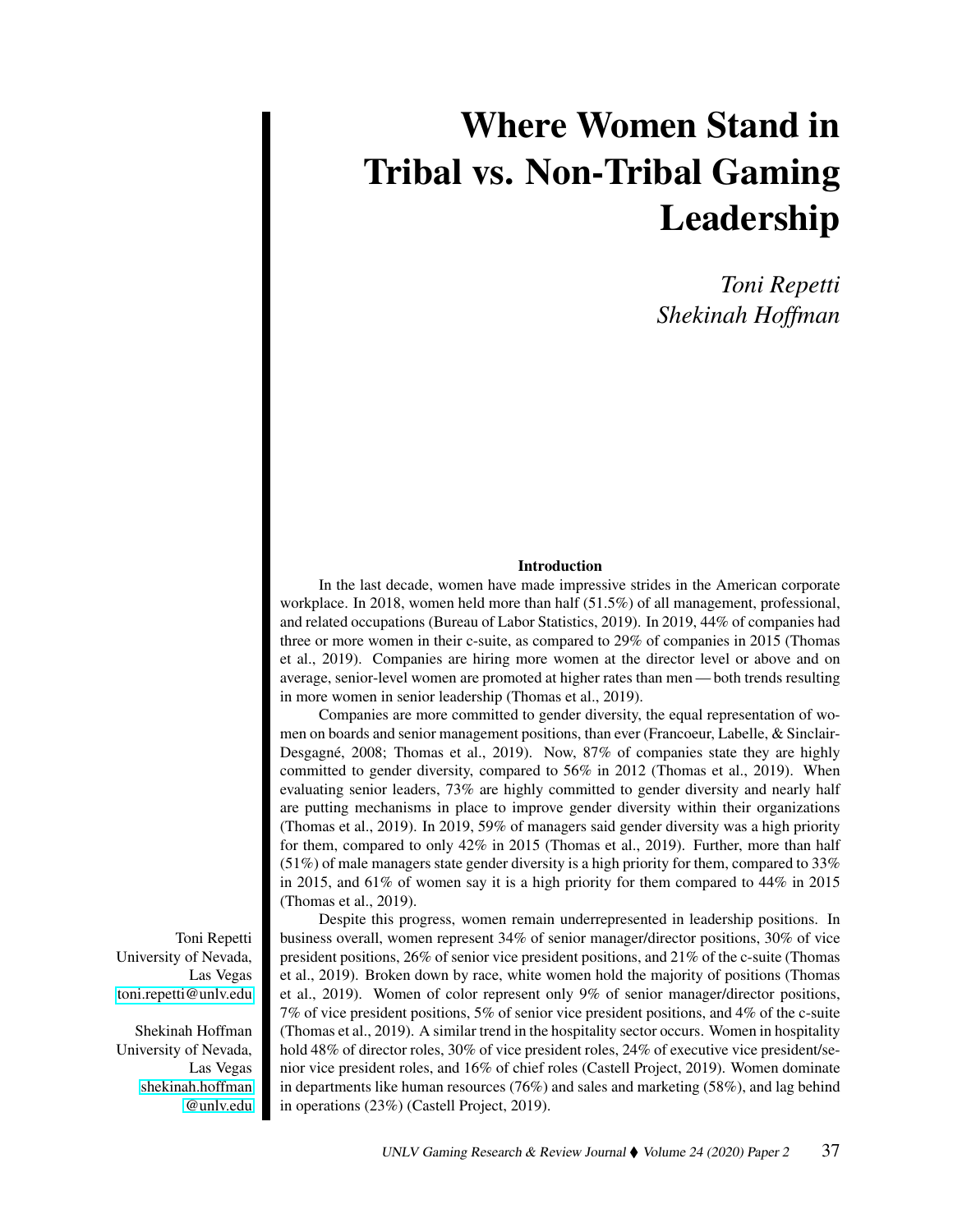Few academic studies have examined this phenomenon within the gaming subset of hospitality. The U.S. Census Bureau (2017) reports women make up more of the gaming service workforce  $(48.1\%)$  than the national average  $(43.1\%)$  and hold more manager-level titles (44.9%) than the national average (43.1%) (U.S. Census Bureau, 2017). This is the first study to empirically examine representation of women in gaming management, differentiating non-tribal from tribal gaming. This study will evaluate: one, representation of women in tribal gaming management both vertically (by position level) and horizontally (across department) and two, differences in representation of women between non-tribal and tribal casino management (vertically). This study begins by exploring the current literature on women in gaming management, the literature on women in tribal gaming, and introduces a discussion on why women's leadership in both tribal and non-tribal gaming is imperative. It provides an indispensable metric to gauge the gaming industry's gender leadership gap, helping to pinpoint where industry leaders have succeeded in their talent recruitment and retention, and where they need to further emphasize their efforts going forward.

# Literature Review

# Women's Representation in Gaming Management

Industry nonprofit organizations, like Global Gaming Women and Women in Gaming & Hospitality Australasia, are dedicated to the development of women in the industry. Several gaming companies, like Caesars Entertainment, have stepped up their commitment to the advancement of women. Caesars' "50-50 by 2025" initiative is committed to 50/50 representation of women in leadership roles by 2025 (Caesars Entertainment Corporation, 2019). Additionally, women have been earning more degrees than ever before. In 2017, women accounted for 57.3% of bachelor's degrees, 59.4% of master's degrees, and 53.3% of doctorate degrees (U.S. Department of Education, 2019). Women have been earning more bachelor's degrees than men since 1987 and more master's degrees than men since 1989 (U.S. Department of Education, 2019). This pattern can be seen across racial/ethnic groups (de Brey et al., 2019). These statistics prove there is a pipeline of educated women that can take on leadership roles, where in the past there may not have been. A degree alone is not always a catalyst for career success, industry work experience is also critical. However, an advanced degree, like a master's of business administration, can be beneficial for advancement into upper management and higher-paying positions (Simpson, Sturges, Woods, and Altman, 2005). Given the increased industry focus on the advancement of women, and more women in the educational pipeline than ever before, it would be expected that the women's leadership gap in gaming would be narrowing. Few academic studies have examined this phenomenon in the United States.

In the past 20 years, three academic studies (Costen, Hardigree, & Testagrossa, 2003; Schaap, 2008; Repetti & Hoffman, 2018) and one industry study (Adrian and Duarte, 2017), concerning women's representation in gaming leadership have been published. Costen et al. (2003) evaluated 496 management positions within the United States' top 24 performing casinos (based on gross gaming revenue) in 2001 and found that women held 24.8% of these positions. No position level analysis was conducted however, so it is unclear if there were significant differences at various management levels, such as manager versus director versus vice president. Further, Costen et al. (2003) did not include any tribal casinos in their sample, like Foxwoods Resort Casino and Mohegan Sun Resort, which were two of the largest U.S. casinos at the time (Beauregard, 2019). The authors did however, evaluate differences by region, and found that Atlantic City had the highest percentage of women's representation in management overall at 26.1%, while Las Vegas had the lowest at 23.4%. All other regions were similar to the overall average of 24.8%. When considering just gaming management positions, Las Vegas had the highest percentage, 35.7%, while Atlantic City had the lowest, 23.9%. While these differences were not tested for statistical significance, these regional differences indicate that something else might be at play.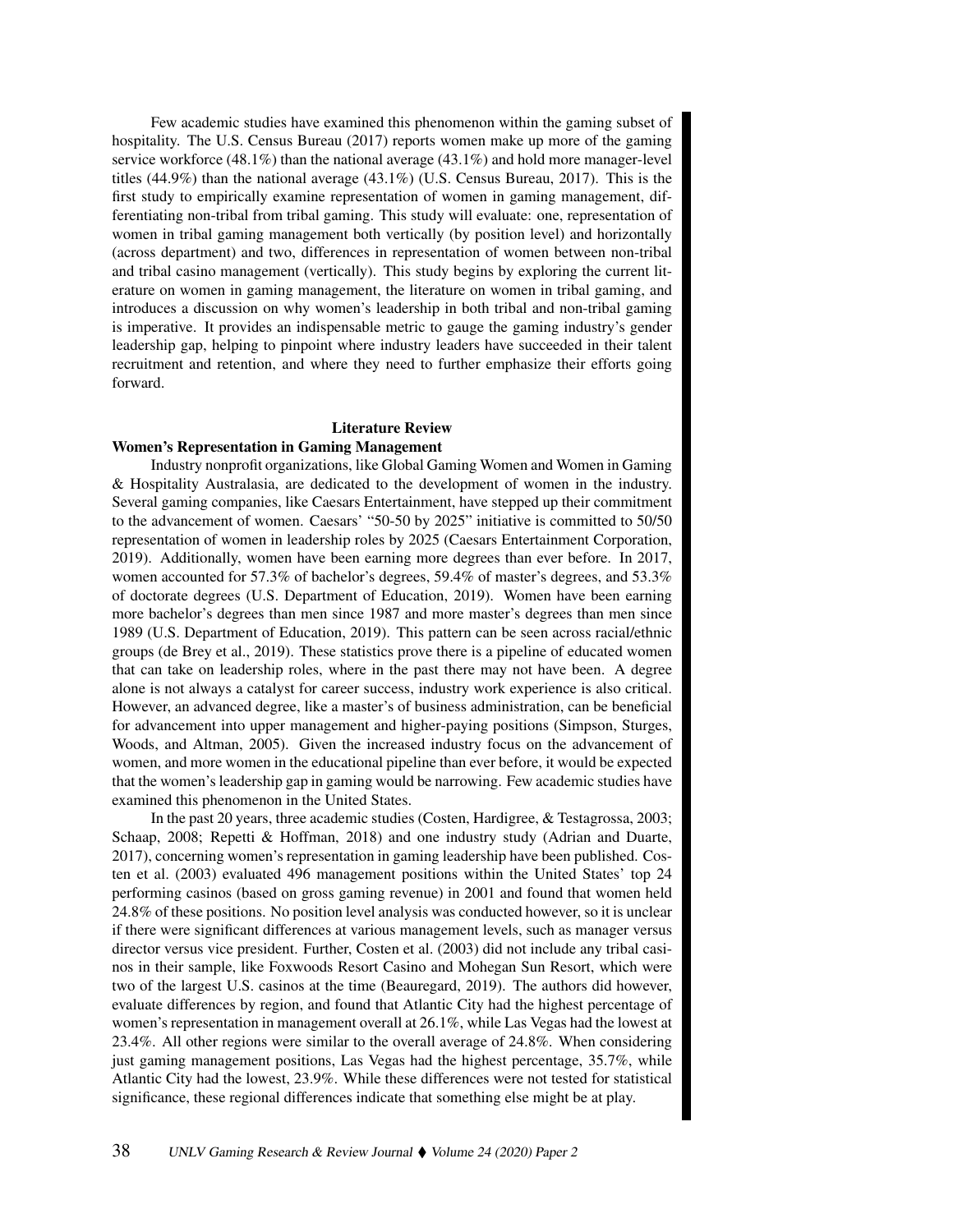The next known study, Schaap (2008), was concerned with promotion opportunities for women in gaming, but is discussed here as the study results included percentages of women's representation in management. Schaap (2008) contacted 3,722 supervisors and above in Nevada casinos and had 120 completed responses. While non-response bias was not discussed, it was assumed to be unproblematic. The 120 responses were evaluated as a true representation of the population. Of the 120 supervisors and above, women represented 22.5%, but only 19.5% of the 106 senior management positions. This indicates that not only do men hold more supervisor and above positions, but they also hold a higher percentage of senior management positions. As the position increases in prestige, the percentage of women holding these roles decreases.

Adrian and Duarte (2017) surveyed twenty-one gaming corporations in their *Gaming Gender Equality Index*, sixteen of which are based in Las Vegas. Only five of the companies responded to the voluntary survey, while the rest of the data is collected from "each corporation's website" (Adrian and Duarte, 2017). Adrian and Duarte (2017) evaluated only board and vice president-level representation. Of the corporations sampled, they concluded women occupy an average of 16.4% of board seats and 22.7% of vice president roles.

A more recent, larger study conducted by Repetti and Hoffman (2018), evaluated 972 non-tribal and tribal U.S. casinos with 10,950 reported management positions. They found that 33.5% of these management positions were held by women, a higher percentage than the two previous studies. Similar to Schaap (2018), Repetti and Hoffman (2018) also found that the more senior the position, the fewer women there are. At the manager level, 46.7% of positions were held by women. This decreases as the position rises, with women only representing 19.4% of all chief, president, or owner job titles. The higher percentage of women in management positions in Repetti and Hoffman (2018) may be attributable to factors such as larger sample size, more property variation, or the year studied, since this study was conducted 15 years after Costen et al. (2003). The year studied alludes to other factors, including demographic or societal change, like overall percentage of women in the workforce or education levels of women. Additionally, two of the three past studies (Costen et al., 2003; Schaap, 2008) were conducted before the massive expansion of U.S. gaming, post the U.S. Great Recession. Since 2008, U.S. gaming revenue has increased every year, with record revenue yearly since 2012 (RubinBrown, 2019). This is important to note, since there were less opportunities for management positions for both men and women at the time of the previous studies. Now with the expansion, there are many more leadership opportunities for all genders in new markets and properties.

#### Women Employed in Tribal Gaming

Few studies (Fox, Luna-Firebaugh, & Williams, 2015; Brzuzy, Stromwall, Sharp, Wilson, & Segal, 2000; Hoeft, 2014) on women's employment in tribal gaming exist. Other studies in the field focus on issues like American Indian women's gambling behavior (Momper & Jackson, 2007).

Fox et al. (2015) looked at the employment of American Indian women at tribal casinos by evaluating 89 tribes (self-reported) and found that American Indian women represented 37% of casino leadership. They did not have any further evaluation within the casinos, such as department or position. Brzuzy et al. (2000) discussed how tribal gaming offers "economic opportunities" for American Indian women, particularly providing working American Indian mothers with necessities like full benefit packages and living wages. While Momper and Dennis (2010) predominantly focused on the community impacts of tribal gaming, their interviews with twenty Midwest American Indian women found that the respondents felt that the tribal casino had supported employment needs for both men and women on the reservation. Hoeft (2014) described how two Oneida women leaders brought bingo gaming into their nation while successfully boosting employment opportunities.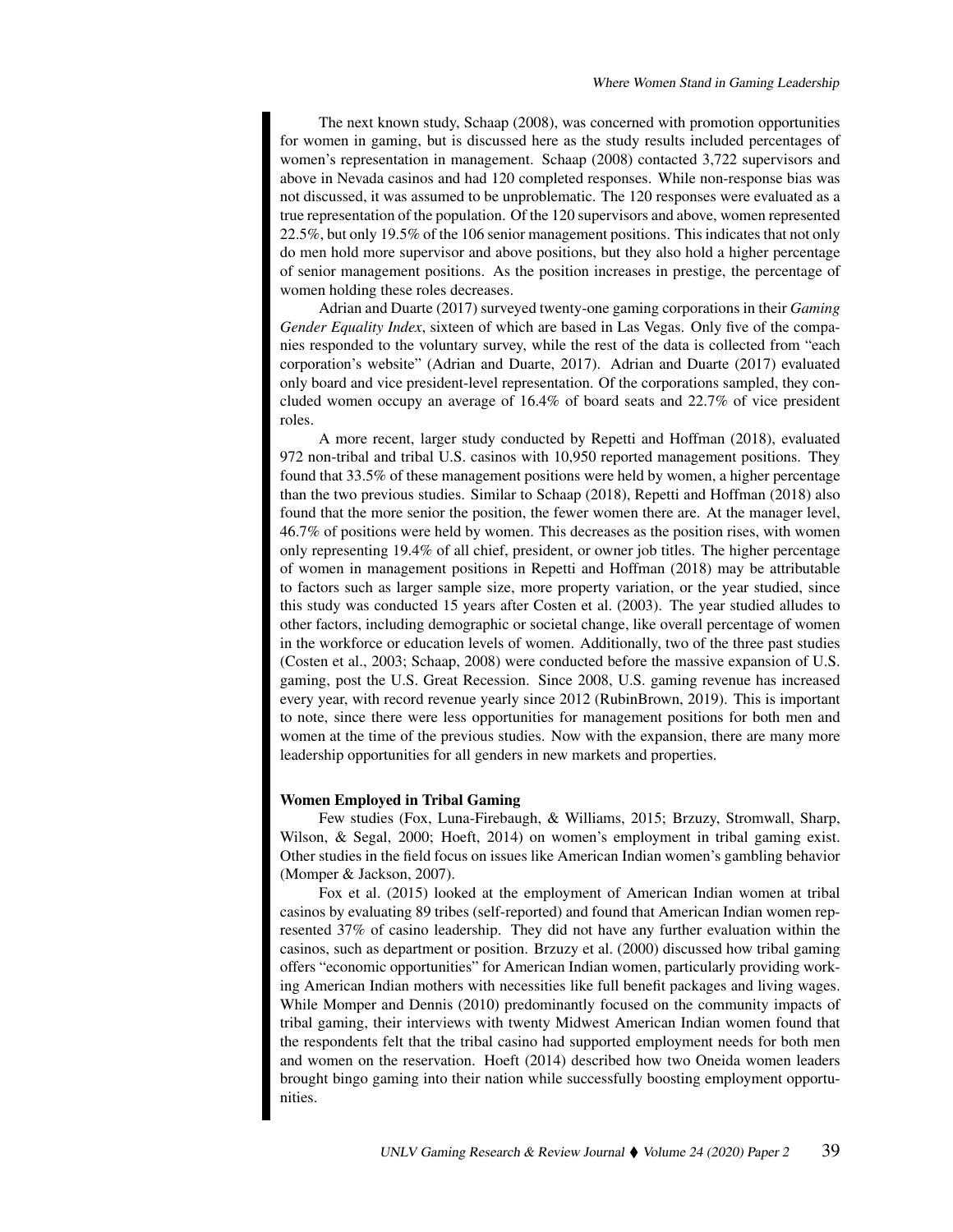The studies found on women's employment in tribal gaming specifically focus on American Indian women's employment in gaming as opposed to women in general. This distinction is important to note because not all women leaders in tribal casinos, or women employees of tribal casinos, are members of a tribal nation. Tribal casinos employ non-Native workers, including in leadership positions, thus, the women who hold these positions aren't necessarily American Indian. For example, Indian Country Today (2017) touted four women executives named to lead tribal casinos and enterprises that year, of which only two were members of tribal nations.

#### The Business Case for Women's Leadership

When women are underrepresented in leadership positions in any industry, the industry underutilizes the full talent of their workforce, misses key insights into half of their customer base, and neglects the creative power of diversity. Companies with more diverse and inclusive leadership are more innovative, productive, and profitable (Epler, 2018). Further, women's leadership styles are likely to improve a companies' organizational performance (Desvaux et al., 2017) since women bring new perspectives to the table and ask different questions (Joecks et al., 2012).

More women on a firm's board of directors and in senior management leads to better overall financial performance in both accounting-based performance and stock price-based ratios (Dawson et al., 2014; Dezső & Ross, 2012; Hoobler et al., 2018; Krishnan & Park, 2005; Shrader et al., 1997). Previous studies (Dawson, Kersley, & Natella, 2014; Dezső & Ross, 2012; Hoobler, Masterson, Nkomo, & Michel, 2018; Krishnan & Park, 2005; Shrader, Blackburn, & Iles, 1997) show that increased women's representation in management leads to increases in return on equity, return on assets, return on sales, payout ratios, and return on invested capital, which are accounting-based indicators of past performance, and on Tobin's Q and valuation ratios, which are financial indicators for anticipated future performance.

There are a few studies that found no significant relationship or a negative relationship between financial performance and gender (Adams & Ferreira, 2009; Rose, 2007; Wellalage & Locke, 2013; Yeh & Trejos, 2015). These studies had one of the following situations in their research: a linear relationship between the variables was assumed or only one woman was in the sample. Recent research indicates that the relationship between financial performance and gender may not be linear, instead there may be a critical mass level, either in number or percentage of women (Joecks, Pull, and Vetter, 2013; Torchia, Calabrò,  $\&$  Huse, 2011). The second potential reason why studies may have found no significant relationship or a negative relationship is because there was only one woman in the sample, an indication of tokenism.

Tokenism, or the act of hiring a woman, person of color, or other person belonging to an underrepresented group for a leadership position to make the organization appear more diverse, can counter the positive effects generally found with diversification (Kanter, 1977; Lee, Marshall, Rallis, & Moscardi, 2015; Liu, Wei, & Xie, 2014; Torchia et al., 2011; Yoder, 1991). A woman in this position can feel increased performance pressure, feel socially isolated, feel like the lone representative of her gender, and is particularly susceptible to bias, stereotypes, microaggressions, and sexual harassment (Kanter, 1977; Thomas et al., 2019; Yoder, 1991).

Finally, the American Indian tribes that operate casinos do so for the economic development and self-sufficiency of their communities (Indian Gaming, 2019). If gender diversity has been proven to bring better performance, promoting gender diversity in tribal casino management will assist tribes in their economic viability goals.

#### Methodology

A snapshot of Casino City's *Gaming Directory* from December 22, 2016 was used to conduct this study. The *Gaming Directory* includes information on casinos and gam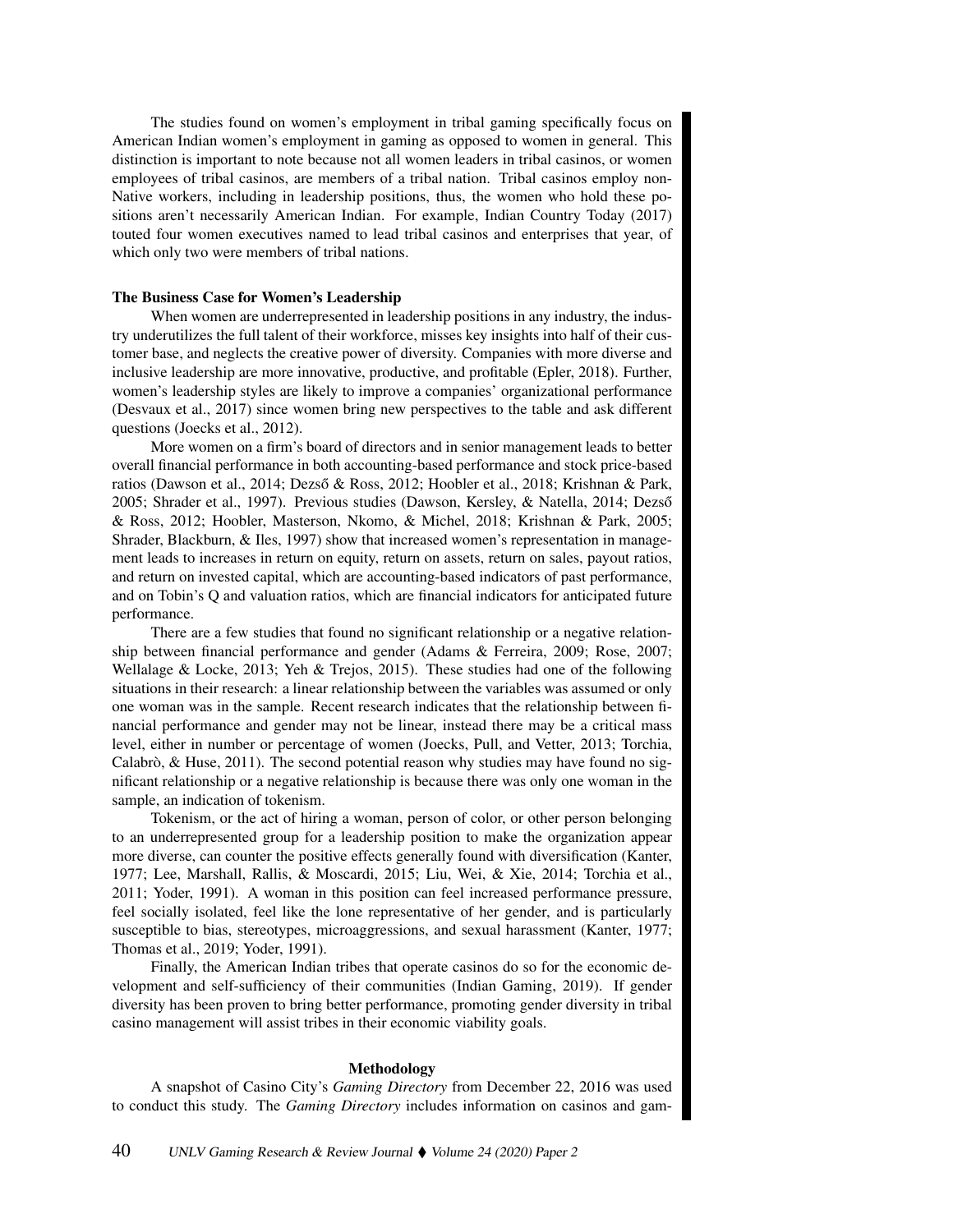ing executives from over 5,000 properties worldwide, of which information was available for 1,524 U.S. properties and 13,139 U.S. executives. This study differs from Repetti and Hoffman (2018) in that it evaluates this database in two samples, non-tribal versus tribal casinos, instead of all reported U.S. casinos. It further expands on the regional differences that Costen et al. (2003) found. Since this study is concerned with the similarities and differences between non-tribal and American Indian casinos, the dataset was limited to the U.S. where the majority of American Indian casinos are located. This sample only included casinos and racinos, employees with a manager or above title, and companies with more than one employee listed. The dataset provided indicated which properties were tribal casinos and which ones were not. Following Repetti and Hoffman (2018), employees were assigned to department and positions based on their title in the dataset. An analysis of variance (ANOVA) was used to determine if there were significant differences in representation of women in tribal casinos based on the position they held across our levels of leadership. Analyses were also conducted using independent sample t-tests to test if there was a statistically significant difference in representation of women in tribal casinos to those of non-tribal casinos for both positions and within departments.

### **Results**

The dataset consisted of 972 U.S. casinos and racinos, of which 567 were non-tribal casinos and 405 were tribal. This equates to 58.3% of the dataset as non-tribal and 41.7% as tribal. The National Indian Gaming Commission (NIGC, 2016) reported that in 2016 there were 474 U.S. gaming operations, of all classes, run by 238 different American Indian tribes. This dataset studied, therefore, represents reported management from 85% of all tribal casinos.

Tribal casinos are classified into three different categories depending on the type of gaming that is allowed. Class II gaming includes games such as bingo, pull-tabs and non-banked card games and Class III gaming allows house-banked card games, such as blackjack, and slot machines, operating on random number generators (Indian Gaming, 2019). The dataset does not distinguish between the different classes of gaming facilities, just tribal or not, so no further analyses were conducted to see what percentage were Class III casinos. Class III casinos are most closely related to non-tribal casinos.

According to the American Gaming Association (AGA, 2017), tribal casinos represent 37% of all U.S. casinos, including land-based, riverboats, racetrack casinos, and card rooms. While only 37% of U.S. casinos are tribal, this study has a slightly higher percentage at 41.7%. The difference is most likely attributable to smaller card rooms which only reported one employee and are include in the Gaming Directory. The card rooms were excluded from this study but are included in the AGA's computation. These percentages indicate the sample is a close representation to the gaming properties in the U.S.

The 405 tribal casinos included reported 4,906 employees at a manager position or above, while the 567 non-tribal casinos reported 6,044 employees at similar levels. Tribal properties reported an average of 12.1 executives per property, while the non-tribal casinos reported an average of 10.7 executives. So, although the number of reported properties and employees were smaller for tribal casinos, they reported more managers per property on average. Not all casinos in the sample reported property specifics but for those that did, tribal casinos have more casino square footage, yet approximately the same number of slot machines. They have about 25% less table games and approximately 35% less total employees than non-tribal casinos.

In the tribal sample, 37.8% of all managers reported were women, while 33.6% were women in the non-tribal casino sample. An independent t-test was performed and the results showed there is a significant difference in the percentage of women in management positions with a higher percentage in tribal casinos (mean  $= .38$ , sd  $= 0.485$ ) than in nontribal casinos (mean  $= 0.34$ , sd  $= 0.472$ ). Table [1](#page-5-0) shows the descriptive statistics for the dataset by type of casino operations, tribal or non-tribal.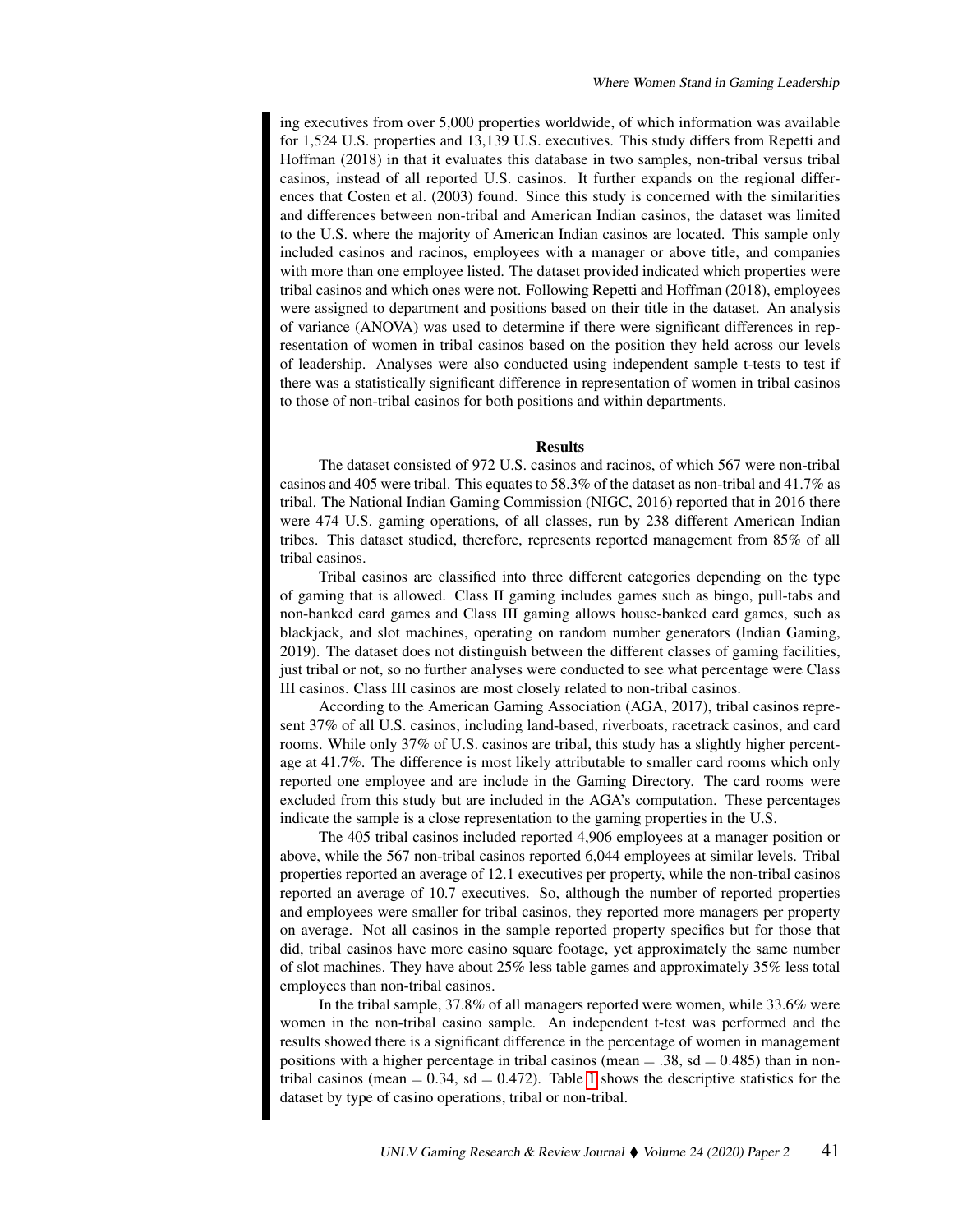<span id="page-5-0"></span>Table 1 *Descriptive Statistics*

|                           | N     | Min      | Max     | Mean      | Std. Dev. |
|---------------------------|-------|----------|---------|-----------|-----------|
| <b>Tribal Casinos</b>     |       |          |         |           |           |
| Management Gender*        | 4,906 | $\Omega$ |         | 0.62      | 0.49      |
| Casino Square Footage     | 368   | 550      | 519,000 | 63,084.89 | 76,864.65 |
| # of Slot Machines        | 398   | 4        | 7.471   | 902.19    | 922.00    |
| # of Table Games          | 256   | 1        | 300     | 25.47     | 35.77     |
| # of Employees            | 372   | 4        | 8,400   | 613.80    | 897.14    |
| <b>Non-tribal Casinos</b> |       |          |         |           |           |
| Management Gender*        | 6.044 | $\Omega$ |         | 0.66      | 0.47      |
| Casino Square Footage     | 440   | 140      | 350,000 | 49,650.49 | 47,772.73 |
| # of Slot Machines        | 471   | 3        | 5,300   | 915.51    | 822.44    |
| # of Table Games          | 392   | 1        | 232     | 34.00     | 35.52     |
| # of Employees            | 413   | 5        | 9,300   | 961.56    | 1290.27   |

Note: \*Management Gender:  $0 =$  Women,  $1 =$  Men.

The number and percentage of reported women within tribal casinos at each of the four position groupings are shown in Table [2.](#page-5-1) As stated earlier, women represented 37.8% of management positions within the sample, but that is not consistent throughout all four position levels. Women accounted for 47.6% of manager positions in tribal casinos which was the highest representation of all position levels. The percentage of women holding a director title, at 34.1%, was slightly lower than the overall average, but the vice president (VP) and above positions were much lower. While the top-ranking positions of owner, president, chief positions, etc. had the lowest percentage of women at 23.5%, it was not that different than the VP level which was at 25.7%. A one-way ANOVA was conducted to compare the percentage of women at each position level for tribal casinos and the results showed there was a significant effect in explaining the variance,  $F(3,4902) = 53.390$ ,  $p <$ .0005. Post hoc comparisons using the Tukey HSD test indicated that all comparisons, besides Owner/President/Chief to VP/General Manager, were significantly different from one another at *p* < .0005. Owner/President/Chief compared to VP/General Manager were not significantly different from each other.

# <span id="page-5-1"></span>Table 2

*Percentage of Women in Tribal Casinos by Position*

|                                | Total employees | $\%$ Women | Std. Dev. |
|--------------------------------|-----------------|------------|-----------|
| Owner/President/Chief          | 272             | 23.5       | .425      |
| Vice President/General Manager | 631             | 25.7       | .437      |
| Director                       | 2,043           | 34.1       | .474      |
| Manager                        | 1,969           | 47.6       | .500      |
| Total                          | 4.906           | 37.8       | .485      |

Of the 405 tribal casinos in the sample, 181 reported at least one employee in the top leadership group of Owner/President/Chief. Sixty of the 181 casinos, 33.2%, that reported on their top leadership group had at least one woman. The 181 casinos consisted of 121 tribal casinos with all men in top leadership, 28 casinos with mixed representation, and 32 casinos with only women reported at this level. It is important to note that many, 112 out of 181, only reported one person at this level. Out of the 497 non-tribal casinos in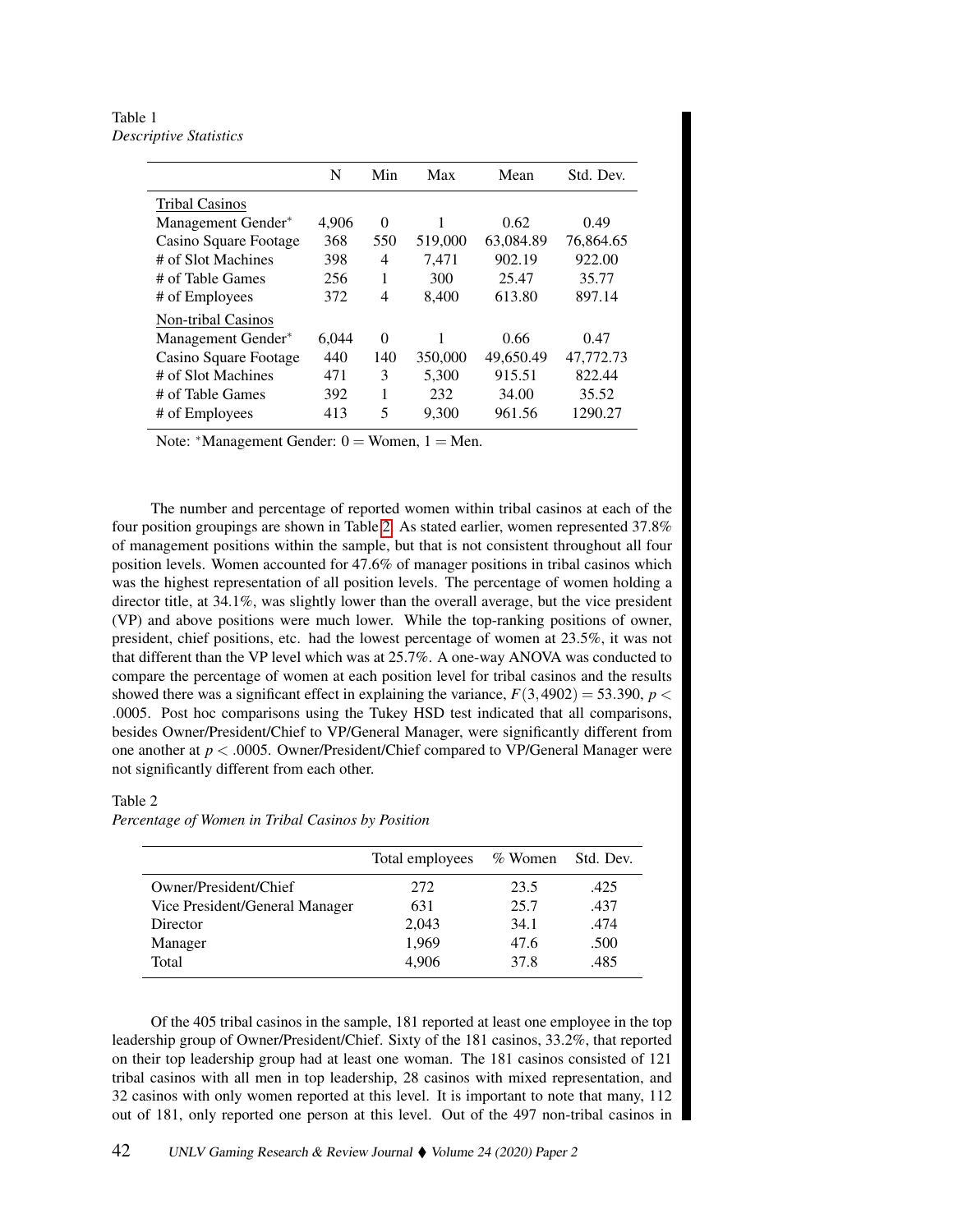the sample, 303 reported employees in the top leadership group. Seventy-four of the 303 casinos, 24.4%, had at least one woman reported. The 497 casinos consisted of 229 with all male representation, 53 with mixed gender representation reported, and only 21 had all female representation. Of the 497 casinos that reported executives in this position, 184 only reported one person at this level.

Since there was a significant difference in the overall percentage of women in tribal casinos compared to non-tribal casinos, additional independent t-tests were run by position to see where the differences were occurring. Table [3](#page-6-0) shows the results of the independent t-tests for each position. The only significant difference occurred in the top position, Owner/President/Chief. These results indicate that tribal and non-tribal casinos in the U.S. have a similar percentage of women in manager, director, and VP roles but in the highest position, tribal casinos have a significantly higher percentage of women, 23.5% compared to 17.1%.

### <span id="page-6-0"></span>Table 3

|                       | Casino     |       |      | St.  |       |          |         |
|-----------------------|------------|-------|------|------|-------|----------|---------|
| Position              | Type       | N     | Mean | Dev. | t     | df       | Sig.    |
| Owner/President/Chief | Tribal     | 272   | .24  | .425 | 2.085 | 503.571  | $.038*$ |
|                       | Non-Tribal | 497   | .17  | .377 |       |          |         |
| Vice                  |            |       |      |      |       |          |         |
| President/General     | Tribal     | 631   | .25  | .437 | .459  | 1.707    | .646    |
| Manager <sup>a</sup>  | Non-Tribal | 1,078 | .25  | .431 |       |          |         |
|                       |            |       |      |      |       |          |         |
| Director              | Tribal     | 2,034 | .34  | .474 | .952  | 4355.603 | .341    |
|                       | Non-Tribal | 2.799 | .33  | .469 |       |          |         |
|                       |            |       |      |      |       |          |         |
| Manager               | Tribal     | 1,969 | .48  | .500 | 1.144 | 3543.519 | .253    |
|                       | Non-Tribal | 1,670 | .46  | .498 |       |          |         |

*Independent Sample t-Test for Percentage of Women by Casino Type*

 $* p < .05$ 

Note: Equal variances assumed for all positions with superscript a. All others equal variances not assumed.

Table [4](#page-7-0) shows the number of employees in tribal casinos that were reported in each department and also the percentage of these employees that are women. When compared to non-tribal casinos, only three departments indicate a significant difference between tribal casinos and non-tribal casinos, with all showing higher representation of women in tribal casinos. The three departments were security and surveillance,  $16.8\%$  vs.  $10.1\%$ ,  $p = .001$ , casino, 26.9% vs. 19.3%,  $p < .0005$ , and food and beverage, 33.3% vs. 21.1%,  $p < .0005$ .

#### Discussion

The tipping point where minority group (women, people of color, or other members of underrepresented groups, here women) voices begin to be heard in the workplace is considered 30% (Stovall, 2018). Joecks et al. (2012) consider this the critical mass point. On average, women in this study are above the critical mass threshold for both tribal (37.8%) and non-tribal (33.6%) gaming management. However, this is the overall management average and does not consider the level of executive power. Although 30% is excellent progress, and women lead more in tribal than non-tribal gaming at senior levels, a gender leadership gap still persists. Gender-balance is considered 40-60% representation of women at each level of the pipeline (Joecks et al., 2012). In this study, representation of women significantly decreases as the position increases. Women only represent 23.5%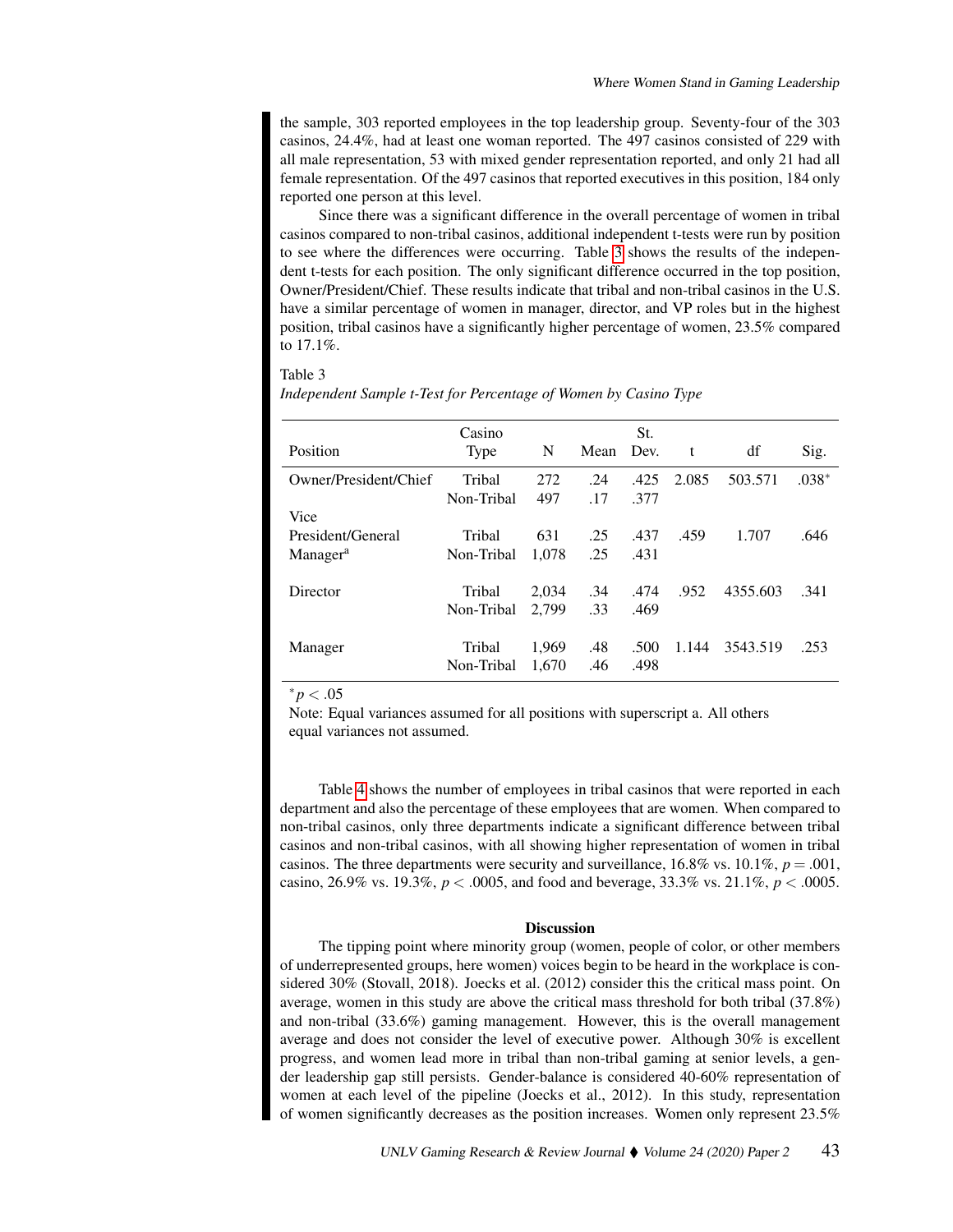# <span id="page-7-0"></span>Table 4 *Percentage of Women by Department*

|                                      |           | <b>Tribal Casinos</b> |      | Non-Tribal Casinos         |      |      |  |
|--------------------------------------|-----------|-----------------------|------|----------------------------|------|------|--|
|                                      | Total     | $\%$                  | Std. | Total                      | $\%$ | Std. |  |
|                                      | employees |                       |      | Women Dev. employees Women |      | Dev. |  |
| Maintenance                          | 170       | 5.9                   | .236 | 167                        | 3.0  | .171 |  |
| <b>Information Technology</b>        | 282       | 11.7                  | .322 | 304                        | 10.5 | .307 |  |
| Security & Surveillance              | 561       | 16.8                  | .374 | 593                        | 10.1 | .302 |  |
| <b>Owner/Chief Executive Officer</b> | 142       | 19.0                  | .394 | 422                        | 14.9 | .357 |  |
| <b>General Manager</b>               | 419       | 23.2                  | .422 | 521                        | 18.4 | .388 |  |
| Casino                               | 791       | 26.9                  | .444 | 914                        | 19.3 | .395 |  |
| Food & Beverage                      | 369       | 33.3                  | .472 | 475                        | 21.1 | .408 |  |
| <b>Risk Management</b>               | 39        | 33.3                  | .478 | 45                         | 48.9 | .506 |  |
| Entertainment                        | 79        | 38.0                  | .488 | 112                        | 39.9 | .491 |  |
| Finance                              | 428       | 47.9                  | .500 | 570                        | 47.2 | .500 |  |
| Purchasing                           | 88        | 48.9                  | .503 | 102                        | 41.2 | .495 |  |
| Legal & Government                   | 51        | 49.0                  | .505 | 42                         | 45.2 | .504 |  |
| Hotel                                | 194       | 51.0                  | .501 | 293                        | 42.3 | .495 |  |
| Marketing                            | 541       | 54.2                  | .499 | 657                        | 53.4 | .499 |  |
| Retail/Spa/Golf                      | 97        | 61.9                  | .488 | 56                         | 66.1 | .478 |  |
| <b>Public Relations</b>              | 39        | 66.7                  | .478 | 83                         | 80.7 | .397 |  |
| Sales & Events                       | 91        | 68.1                  | .469 | 137                        | 79.6 | .405 |  |
| Cage                                 | 160       | 70.0                  | .460 | 137                        | 68.6 | .466 |  |
| <b>Human Resources</b>               | 349       | 79.4                  | .405 | 402                        | 77.1 | .421 |  |
| Wardrobe                             | 16        | 87.5                  | .342 | 12                         | 91.7 | .289 |  |
| Total                                | 4,906     | 37.8                  | .485 | 6,044                      | 33.6 | .472 |  |

of tribal gaming senior leadership (owner/ president/chief roles) and only 17.1% of nontribal senior leadership. These results illustrate vertical gender segregation, or a potential glass ceiling, and horizontal gender segregation, or the unequal distribution of men and women into different departments, in both the tribal and non-tribal gaming workplaces. The overwhelming majority of women are still in low to mid-level management positions in lower-paying, less-valued, less prestigious traditionally women-dominated departments like human resources or marketing— departments that are perceived to not directly contribute to the bottom line or require as much skill (Baldwin  $\&$  Ackerson, 2017). The three departments in which tribal casinos have a significantly higher representation of women than compared to non-tribal casinos were casino, food and beverage, and security, which are mainly customer-facing departments. This may be an indication that while tribal casinos hire or promote more women, it mainly occurs in service-related areas.

In this study, women hold more management positions in tribal casinos than in nontribal casinos at all levels, but only significantly at the very top of the organization. Also, as compared to non-tribal casinos, tribal casinos have a higher percentage of reported casinos with at least one woman reported at a management level. The higher representation of women in tribal gaming management may be due to a myriad of factors as the study of women in American Indian cultures, communities, businesses, and gaming enterprises is complex. Nevertheless, it is evident from this study that a gender leadership gap remains in tribal gaming, even though the leadership gap is smaller than that seen in non-tribal casinos. While women have come a long way in tribal gaming and beyond, much work remains to be done. That begins with insightful research on important intersectional topics like women, class, race/ethnicity, and American Indian women in tribal gaming management. Although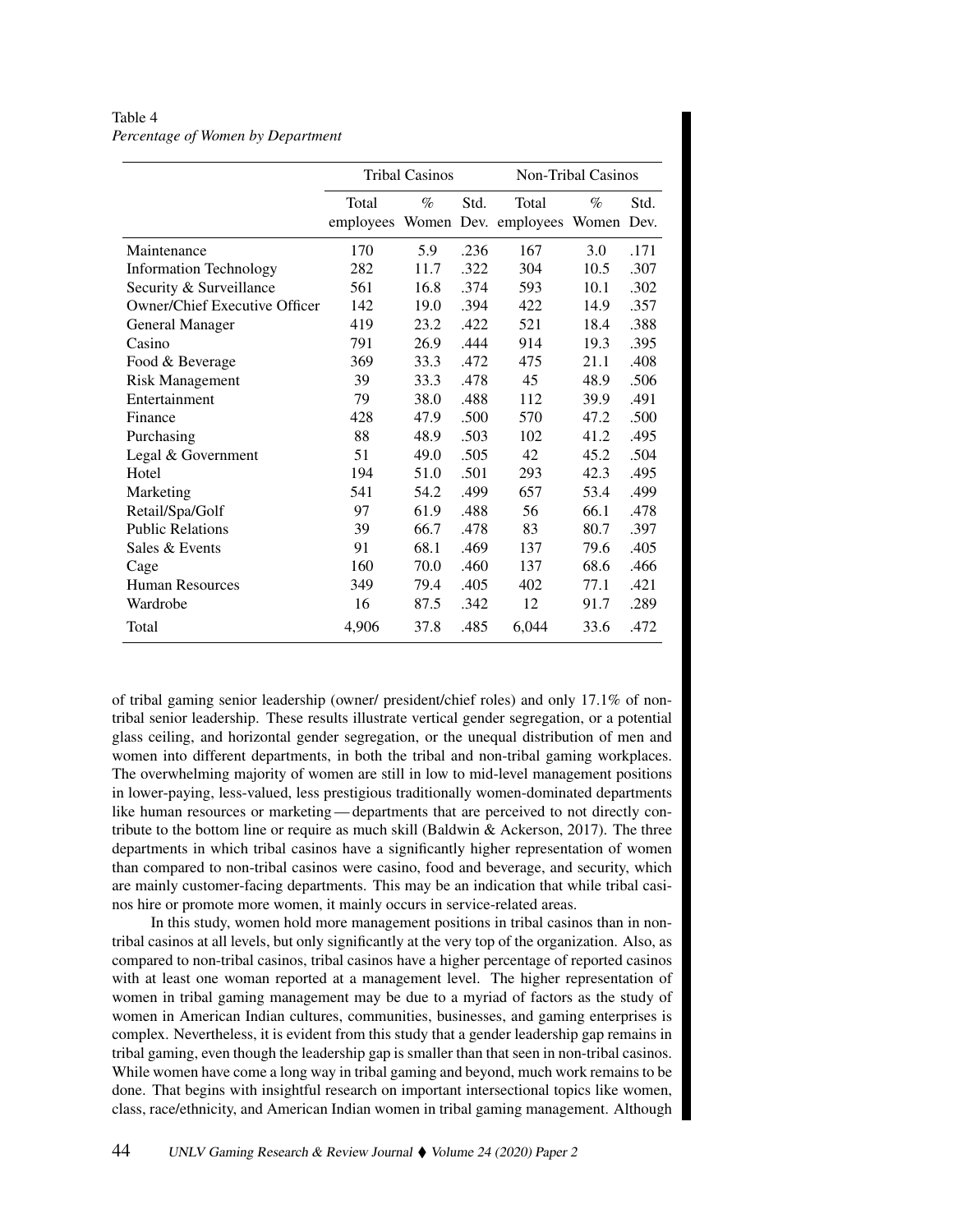this study cannot confirm the why, it does provide evidence that there are more women in tribal casino management positions than in non-tribal casinos. This helps lead to the study and discussion of why that is and how the issue can be addressed to better diversify tribal casino leadership and allow tribal properties to reap the social and financial benefits of gender diversity.

#### Limitations and Future Research

Given the rich complexity of tribal gaming, and the few studies that exist on women in tribal gaming employment, this study is exploratory in nature. The dataset is limited as it only includes breakdown by gender, but not by race/ethnicity, including tribal affiliation. Thus, no analysis could be conducted on which tribes are hiring, promoting, or recruiting more women and if the women are American Indian or other race/ethnicities. To further investigate why women have a higher representation in tribal casinos versus nontribal casinos, especially in Owner/President/Chief positions, a study could be conducted by contacting the tribes affiliated with the casino property where women hold these positions. This would help understand the roots of their specific tribe, their historical societal structure, their lineage, their hiring, recruitment, and promotion strategies, their culture, and its impact on representation of women in leadership roles in the casino affiliated to that community today. A qualitative in-depth analysis of why there is a gender leadership gap, and how to address it, would also be beneficial. For example, an interview or ethnographic study of the employee and managers' perceptions of their organizational culture and/or hiring/promotion strategies.

The database evaluated only reported an average of 12.1 people in management positions per tribal casino, but these casinos had 614 total employees. This indicates that while tribal casinos report an average of over 600 employees, they are only reporting 12 managers, which is not inclusive of all management positions. The 12 reported managers may not be representative of the entire management team. This study could be replicated by tribal property if full employee lists could be obtained. That would give a better representation of the entire management team, and tribe specifics, to see not only how they compare, but also where they need to center their efforts for greater gender diversity.

An additional limitation is the dataset itself. The information is self-reported and some information may not be reported. For example, out of the 972 non-tribal and tribal casinos reported in the sample, only 869 reported the number of slot machines at their casino. Without this information, the dataset could not be further dissected or analyzed based on size. Additionally, some casinos reported were extremely small. For instance, there was a non-tribal casino in Deadwood, South Dakota reported in the dataset that only had 3 slot machines, no tables games, 140 square feet of casino space, and 7 employees. There were similar tribal casinos. Due to the casinos that were missing data, it was not appropriate to exclude these small ones and leave in the ones that did not report in case they had similar property attributes. Future research could analyze details of all 972 casinos and exclude ones that may be too small to be considered a casino. Those that are more along the lines of bars, convenience stores, gas stations, etc.

Another limitation of this study is that this study is cross-sectional — only a snapshot of the status of women in tribal gaming leadership at one time. While this study does show there is a gender leadership gap in 2016, a more in-depth, longitudinal study is necessary to address changes over time, particularly to see responses by organizations in the #metoo era, as Thomas et al. (2019) show that companies are more committed to gender equity than ever.

This research represents an important first step in understanding the gender dynamics of tribal gaming workplaces. This study establishes a foundation for future work in the field by understanding where women lead and where they do not in tribal gaming, and if it differs from non-tribal casinos.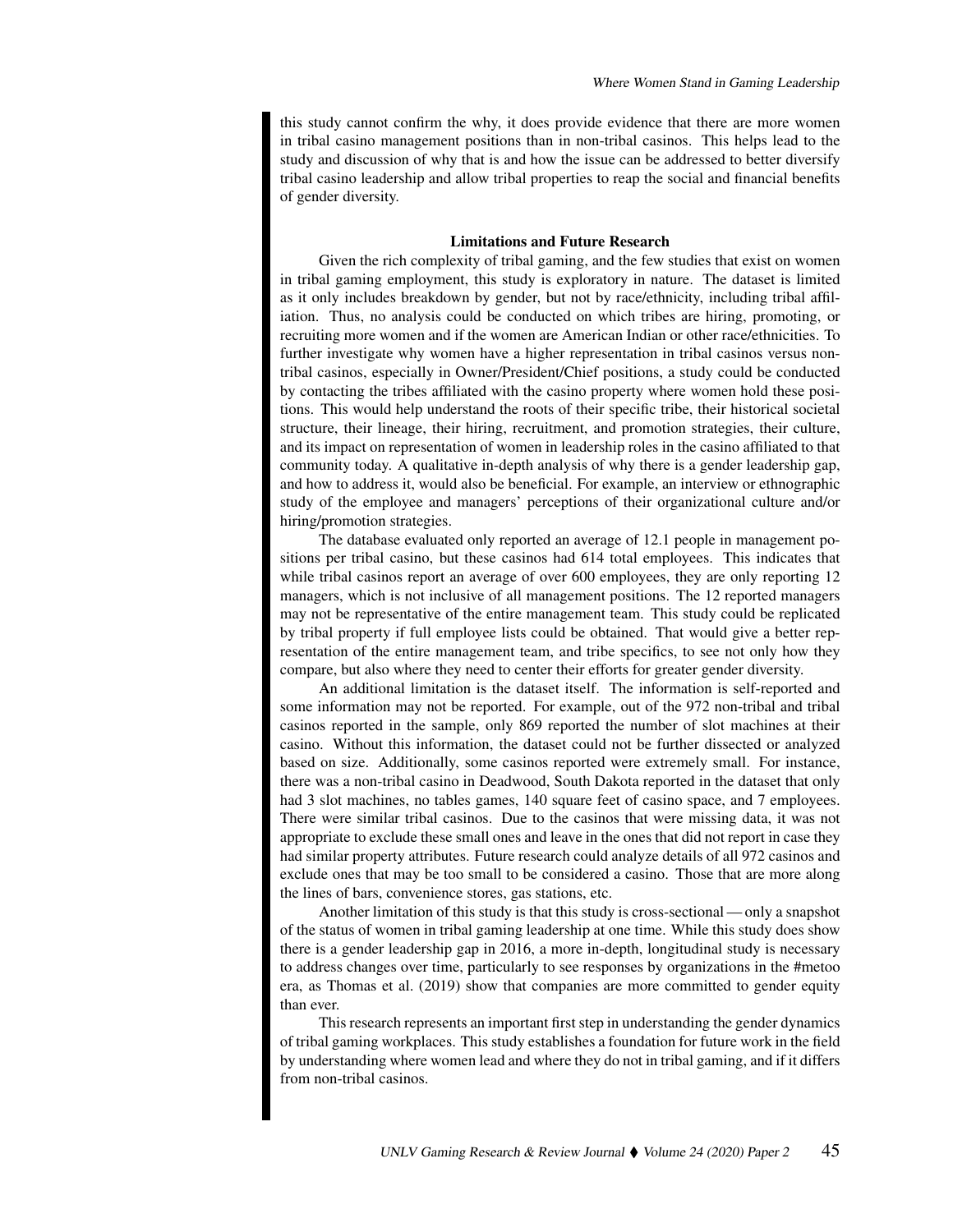#### References

- Adams, R. B., & Ferreira, D. (2009). Women in the boardroom and their impact on governance and performance. *Journal of Financial Economics*, *94*, 291–309.
- Adrian, M. J. & Duarte, D. R. (2017). *Gaming Gender Equality Index*. Women of Diversity Productions, Inc. Retrieved from [http://womenofdiversity.org/wp](http://womenofdiversity.org/wp-content/uploads/2018/02/2017GamingGenderEqualityIndexReport-2-19-18.pdf)[content/uploads/2018/02/2017GamingGenderEqualityIndexReport-2-19-18.pdf.](http://womenofdiversity.org/wp-content/uploads/2018/02/2017GamingGenderEqualityIndexReport-2-19-18.pdf)
- American Gaming Association. (2017). *State of the states: The AGA survey of the casino industry*. Retrieved from [https://www.americangaming.org/resources/state-of-the](https://www.americangaming.org/resources/state-of-the-states-2017-the-aga-survey-of-the-casino-industry/)[states-2017-the-aga-survey-of-the-casino-industry/.](https://www.americangaming.org/resources/state-of-the-states-2017-the-aga-survey-of-the-casino-industry/)
- Baldwin, J. H. & Ackerson, A. W. (2017). Women in the museum: Lessons from the workplace. New York: Routledge.
- Beauregard, S. (2019). Top ten biggest casinos in U.S. by gaming square footage. *Gambool*. Retrieved from
- [https://gamboool.com/top-ten-biggest-casinos-in-u-s-by-gaming-square-footage.](https://gamboool.com/top-ten-biggest-casinos-in-u-s-by-gaming-square-footage) Brzuzy, S., Stromwall, L., Sharp, P., Wilson, R., & Segal, E. (2000). The vulnerability of
- American Indian women in the new welfare state. *Affilia*, *15* (2), 193–203. Bureau of Labor Statistics, U.S. Department of Labor (2019). *Labor Force Statistics from the Current Population Survey: Employed persons by detailed occupation, sex,*

*race, and Hispanic or Latino ethnicity*. Retrieved from [https://www.bls.gov/cps/cpsaat11.htm.](https://www.bls.gov/cps/cpsaat11.htm)

Caesars Entertainment Corporation. (2019, June 17). *Caesars Entertainment Nationally Recognized by Civic 50 as "One of the Most Community-Minded Companies" for Fifth Consecutive Year* [Press Release]. Retrieved from [https://www.prnewswire.com/news-releases/caesars-entertainment-nationally-](https://www.prnewswire.com/news-releases/caesars-entertainment-nationally-recognized-by-civic-50-as-one-of-the-most-community-minded-companies-for-fifth-consecutive-year-300869157.html)

[recognized-by-civic-50-as-one-of-the-most-community-minded-companies-for](https://www.prnewswire.com/news-releases/caesars-entertainment-nationally-recognized-by-civic-50-as-one-of-the-most-community-minded-companies-for-fifth-consecutive-year-300869157.html)[fifth-consecutive-year-300869157.html.](https://www.prnewswire.com/news-releases/caesars-entertainment-nationally-recognized-by-civic-50-as-one-of-the-most-community-minded-companies-for-fifth-consecutive-year-300869157.html)

- Castell Project. 2019. *2019 Women In Hospitality Industry Leadership*. Retrieved from [https://static1.squarespace.com/static/5c886e36c2ff61063923506b/t/](https://static1.squarespace.com/static/5c886e36c2ff61063923506b/t/5c8c770f7817f7739360cbef/1552709394938/WIHL_2018ReportFull_1_16-Pages.pdf) [5c8c770f7817f7739360cbef/1552709394938/WIHL\\_2018ReportFull\\_1\\_16-](https://static1.squarespace.com/static/5c886e36c2ff61063923506b/t/5c8c770f7817f7739360cbef/1552709394938/WIHL_2018ReportFull_1_16-Pages.pdf) [Pages.pdf.](https://static1.squarespace.com/static/5c886e36c2ff61063923506b/t/5c8c770f7817f7739360cbef/1552709394938/WIHL_2018ReportFull_1_16-Pages.pdf)
- Costen, W. M., Hardigree, C. E., & Testagrossa, M. A. (2003). Glass ceiling or Saran WrapTM? Women in gaming management. *UNLV Gaming Research & Review Journal*, *7* (2), 1–12.
- Dawson, J., Kersley, R., & Natella, S. (2014, September). *The CS gender 3000: Women in senior management*. Zurich: Research Institute.
- de Brey, C., Musu, L., McFarland, J., Wilkinson-Flicker, S., Diliberti, M., Zhang, A., Branstetter, C., & Wang, X. (2019). *Status and Trends in the Education of Racial and Ethnic Groups 2018* (NCES 2019-038). U.S. Department of Education. Washington, DC: National Center for Education Statistics. Retrieved from [https://nces.ed.gov/pubs2019/2019038.pdf.](https://nces.ed.gov/pubs2019/2019038.pdf)
- Dezső, C. L., & Ross, D. G. (2012). Does female representation in top management improve performance? A panel data investigation. *Strategic Management Journal*, *33*, 1072–1089.
- Desvaux, G., Devillard, S., Labaye, E., Sancier-Sultan, S., Kossoff, C., & de Zelicourt, A. (2017, October). *Women Matter: Time to Accelerate*. Retrieved from [https://www.mckinsey.com/~/media/McKinsey/Featured%20Insights/Women%](https://www.mckinsey.com/~/media/McKinsey/Featured%20Insights/Women%20matter/Women%20Matter%20Ten%20years%20of%20insights%20on%20the%20importance%20of%20gender%20diversity/Women-Matter-Time-to-accelerate-Ten-years-of-insights-into-gender-diversity.ashx) [20matter/Women%20Matter%20Ten%20years%20of%20insights%20on%20the%](https://www.mckinsey.com/~/media/McKinsey/Featured%20Insights/Women%20matter/Women%20Matter%20Ten%20years%20of%20insights%20on%20the%20importance%20of%20gender%20diversity/Women-Matter-Time-to-accelerate-Ten-years-of-insights-into-gender-diversity.ashx) [20importance%20of%20gender%20diversity/Women-Matter-Time-to-accelerate-](https://www.mckinsey.com/~/media/McKinsey/Featured%20Insights/Women%20matter/Women%20Matter%20Ten%20years%20of%20insights%20on%20the%20importance%20of%20gender%20diversity/Women-Matter-Time-to-accelerate-Ten-years-of-insights-into-gender-diversity.ashx)[Ten-years-of-insights-into-gender-diversity.ashx.](https://www.mckinsey.com/~/media/McKinsey/Featured%20Insights/Women%20matter/Women%20Matter%20Ten%20years%20of%20insights%20on%20the%20importance%20of%20gender%20diversity/Women-Matter-Time-to-accelerate-Ten-years-of-insights-into-gender-diversity.ashx)
- Epler, M. (2018, June). 3 ways to be a better ally in the workplace [Video file]. Retrieved from [https://www.ted.com/talks/melinda\\_epler\\_3\\_ways\\_to\\_be\\_a\\_better\\_ally\\_in\\_](https://www.ted.com/talks/melinda_epler_3_ways_to_be_a_better_ally_in_the_workplace?language=en#t-239339) [the\\_workplace?language=en#t-239339.](https://www.ted.com/talks/melinda_epler_3_ways_to_be_a_better_ally_in_the_workplace?language=en#t-239339)
- Francoeur, C., Labelle, R., & Sinclair-Desgagné, B. (2008). Gender diversity in corporate governance and top management. *Journal of Business Ethics*, *81* (1), 83–95.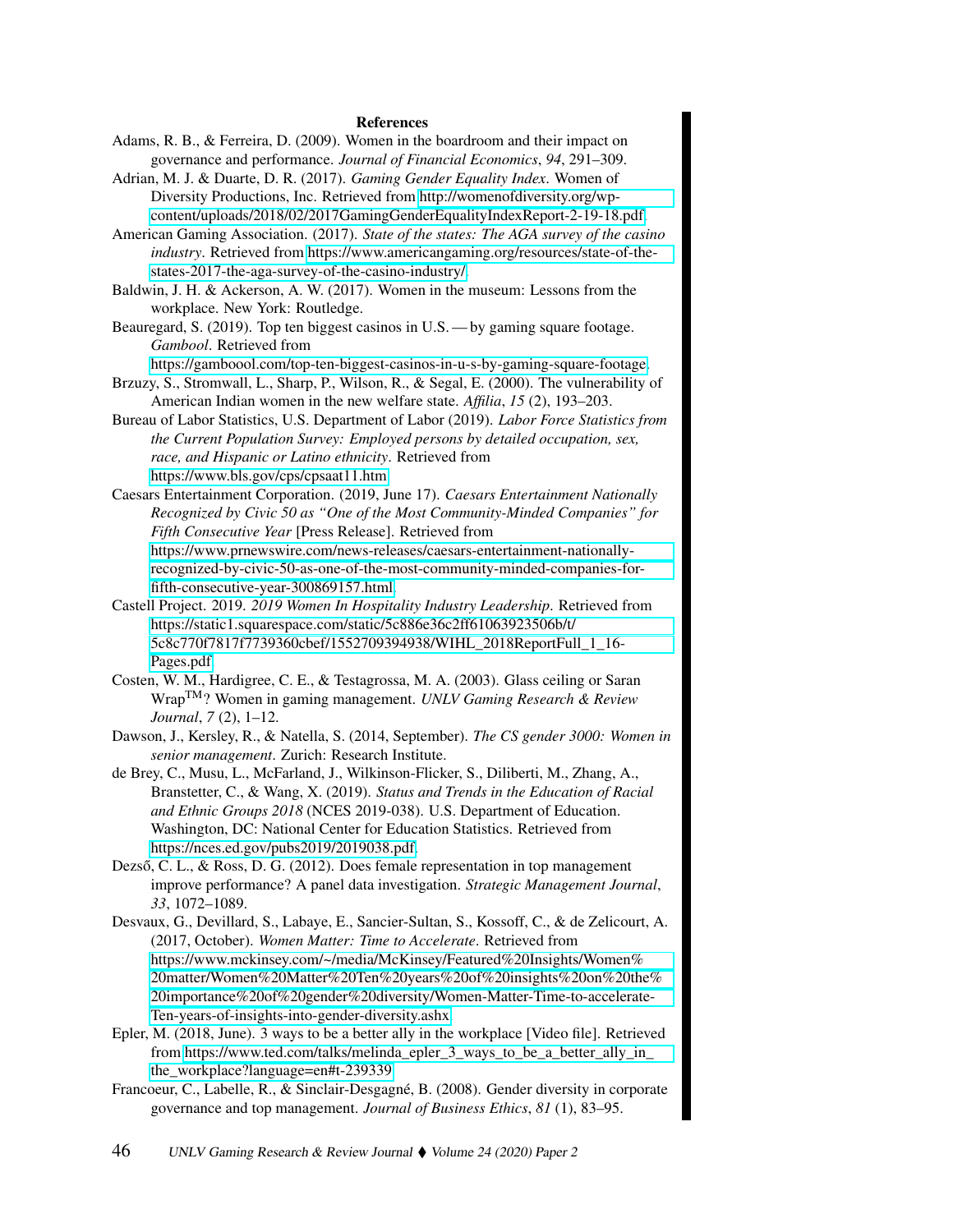- Fox, M. J. T., Luna-Firebaugh, E. M., & Williams, C. (2015). American Indian Female Leadership. *Wicazo Sa Review*, *30* (1), 82–99.
- Hoeft, M. (2014). *The Bingo queens of Oneida: How two moms started tribal gaming in Wisconsin*. Madison, WI: Wisconsin Historical Society Press.
- Hoobler, J. M., Masterson, C. R., Nkomo, S. M., & Michel, E. J. (2018). The business case for women leaders: Meta-analysis, research critique, and path forward. *Journal of Management*, *44* (6), 2473–2499.
- Indian Country Today. (2017, August 9). Four Female Executives Named to Lead Tribal Enterprises & Casinos. *Indian Country Today*. Retrieved from [https://newsmaven.io/indiancountrytoday/archive/four-female-executives-named-to](https://newsmaven.io/indiancountrytoday/archive/four-female-executives-named-to-lead-tribal-enterprises-casinos-t8WUJJM53U297x9j8pn8DA/)[lead-tribal-enterprises-casinos-t8WUJJM53U297x9j8pn8DA/.](https://newsmaven.io/indiancountrytoday/archive/four-female-executives-named-to-lead-tribal-enterprises-casinos-t8WUJJM53U297x9j8pn8DA/)
- Indian Gaming. (2019). Industry overview. Retrieved from
- [http://indiangaming.com/industry/.](http://indiangaming.com/industry/)
- Joecks, J., Pull, K., & Vetter, K. (2012). Gender diversity in the boardroom and firm performance: What exactly constitutes a "critical mass"? *Journal of Business Ethics*, *118* (1), 61–72.
- Kanter, R. (1977). *Men and women of the corporation*. New York: Basic Books.

Krishnan, H., & Park, D. (2005). A few good women — on top management teams. *Journal of Business Research*, *58*, 1712–1720.

- Lee, L., Marshall, R., Rallis, D., & Moscardi, M. (2015, November). Women on board: Global trends in gender diversity on corporate boards. MSCI. Retrieved from [https:](https://www.msci.com/documents/10199/04b6f646-d638-4878-9c61-4eb91748a82b) [//www.msci.com/documents/10199/04b6f646-d638-4878-9c61-4eb91748a82b.](https://www.msci.com/documents/10199/04b6f646-d638-4878-9c61-4eb91748a82b)
- Liu, Y., Wei, Z., & Xie, F. (2014). Do women directors improve firm performance in China? *Journal of Corporate Finance*, *28*, 169–184.
- Momper, S. L., & Jackson, A. P. (2007). Maternal gambling, parenting, and child behavioral functioning in Native American families. *Social Work Research*, *31* (4), 199–209.

Momper, S. L., & Dennis, M. K. (2010). American Indian women report on the community impact of a tribal casino. *Race and Social Problems*, *2* (1), 59–68.

Repetti, T., & Hoffman, S. L. (2018). Glass ceilings & leaky pipelines: Gender disparity in the casino industry. *UNLV Gaming Research & Review Journal*, *22* (1), 37–55.

Rose, C. (2007). Does female board representation influence firm performance? The Danish evidence. *Corporate Governance: An International Review*, *15*, 404–413.

- RubinBrown. (2019, April 2). Total revenue of the gambling market in the United States from 2004 to 2018 (in billion U.S. dollars) [Graph]. In Statista. Retrieved from <https://www.statista.com/statistics/271583/casino-gaming-market-in-the-us/>
- Schaap, J. I. (2008). Women executives in the gaming industry: Can they break through the glass ceiling? *Journal of Social and Psychological Sciences*, *1* (2), 98–122.
- Shrader, C. B., Blackburn, V. B., & Iles, P. (1997). Women in management and firm financial performance: An exploratory study. *Journal of Managerial Issues*, *9* (3), 355–372.
- Simpson, R., Sturges, J., Woods, A., & Altman, Y. (2005). Gender, age, and the MBA: An analysis of extrinsic and intrinsic career benefits. *Journal of Management Education*, *29* (2), 218–247.
- Stovall, J. (2018, July). How to get serious about diversity and inclusion in the workplace [Video file]. Retrieved from [https://www.ted.com/talks/janet\\_stovall\\_how\\_to\\_get\\_](https://www.ted.com/talks/janet_stovall_how_to_get_serious_about_diversity_and_inclusion_in_the_workplace#t-529874) [serious\\_about\\_diversity\\_and\\_inclusion\\_in\\_the\\_workplace#t-529874.](https://www.ted.com/talks/janet_stovall_how_to_get_serious_about_diversity_and_inclusion_in_the_workplace#t-529874)
- Thomas, R., Cooper, M., Konar, E., Bohrer, A., Mohsenin, A., Yee, L., Krivkovich, A., Starikova, I., Huang, J., & Zanoschi, D. (2019). *Women in the Workplace 2019*. Retrieved from [https://30percentclub.org/assets/uploads/UK/Third\\_Party\\_Reports/](https://30percentclub.org/assets/uploads/UK/Third_Party_Reports/Women_in_the_Workplace_2019.pdf) [Women\\_in\\_the\\_Workplace\\_2019.pdf.](https://30percentclub.org/assets/uploads/UK/Third_Party_Reports/Women_in_the_Workplace_2019.pdf)
- Torchia, M., Calabrò, A., & Huse, M. (2011). Women directors on corporate boards: From tokenism to critical mass. *Journal of Business Ethics*, *102*, 299–317.